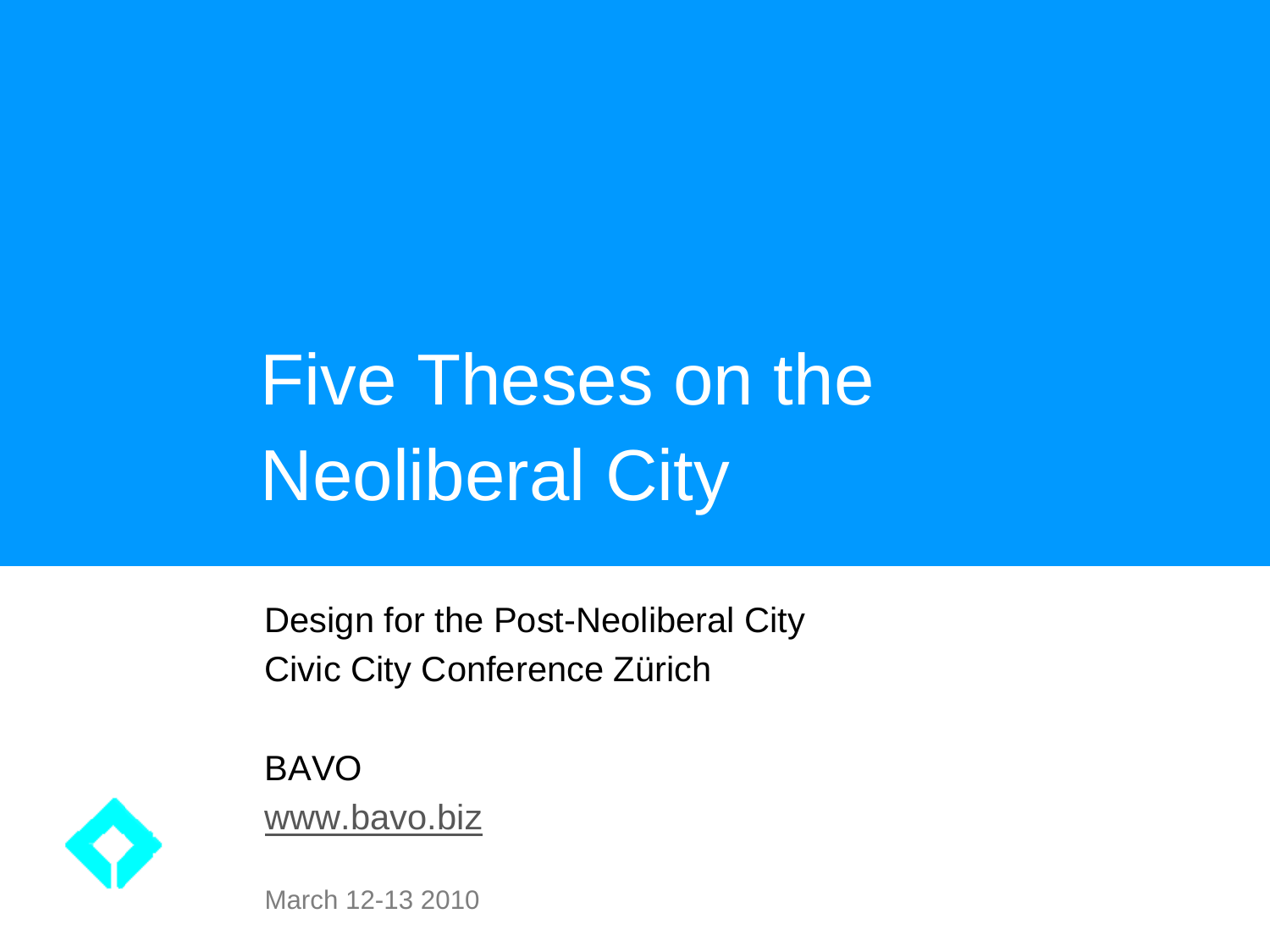## Starting point

- **All systems are opportunistic** 
	- Daily reproduction
	- Overcome its all too apparent shortcomings
- **Neoliberal city is always almost beyond itself**
- **The design for a post-neoliberal city is an art that needs** 
	- a lot of diplomacy
		- Always in danger running late

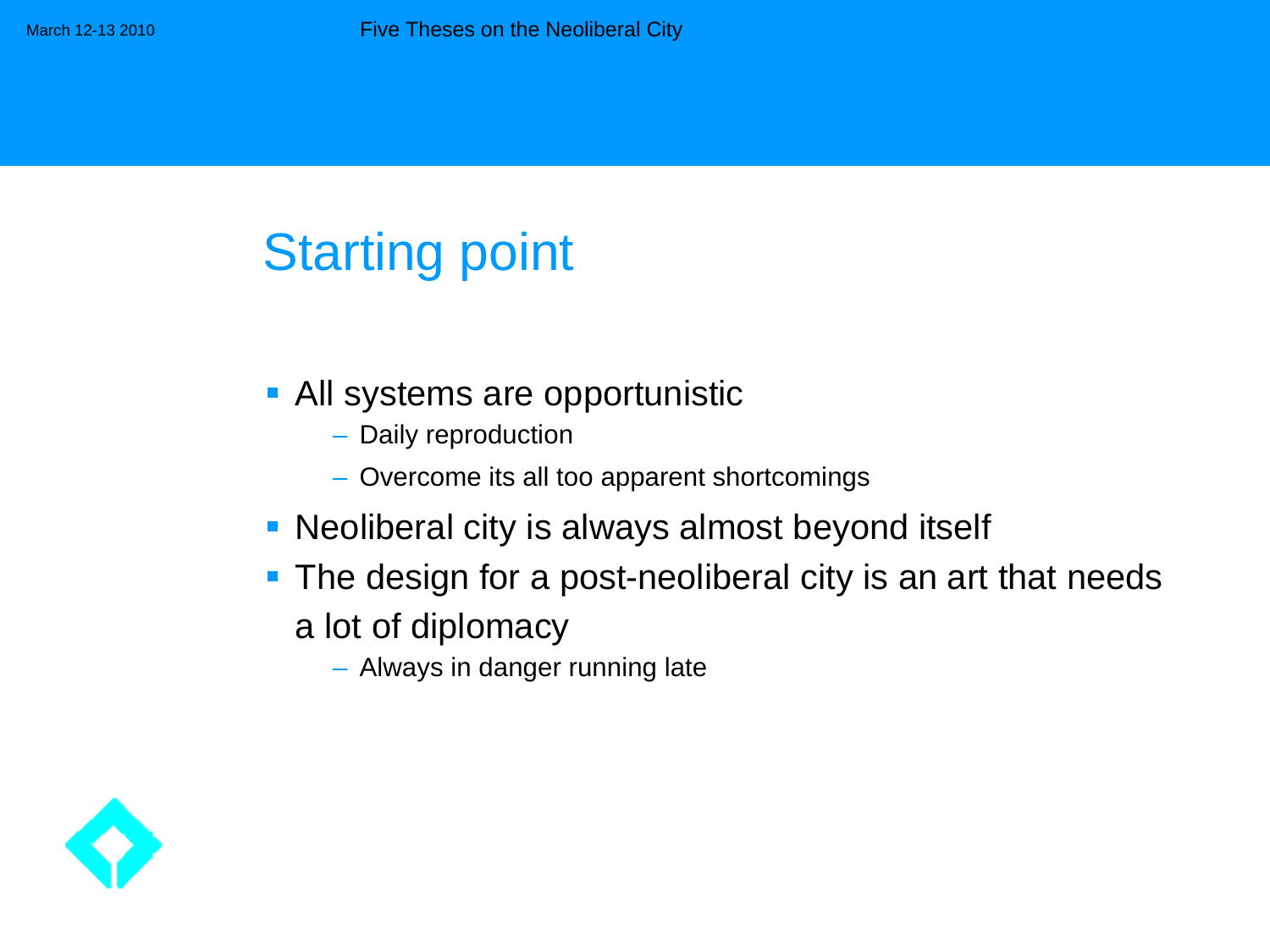## References

- The Dutch city
	- Long history of capitalism
	- … and social democracy
	- Rhineland model
- **Metropolitan area of Rotterdam**
- **Historically capitalism is most successful in social** democratic countries
	- Immanuel Wallerstein

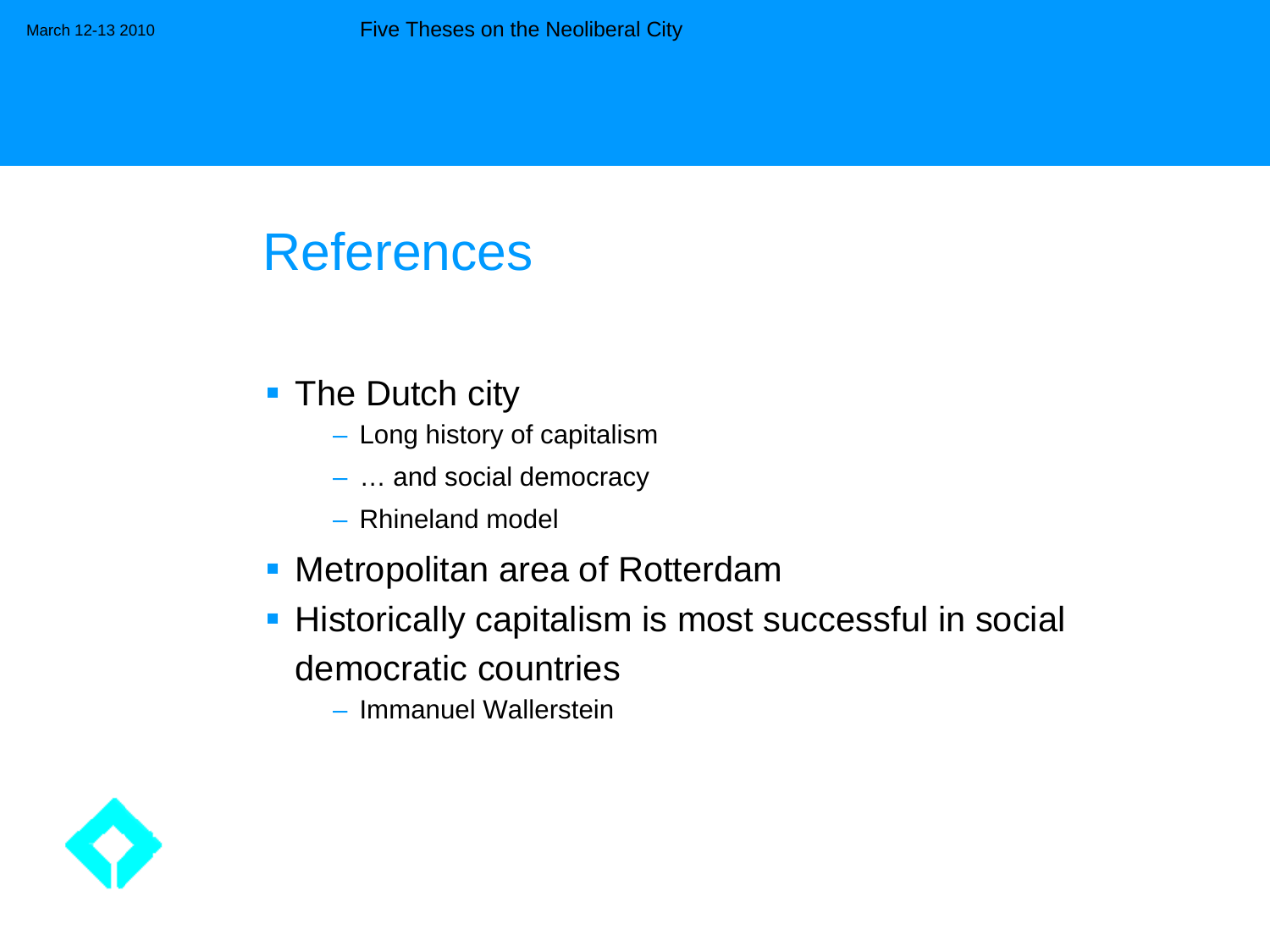## **Stakes**

- **Beyond the common understanding of the neoliberal city**
- **EXTE:** Leftist myth of disaster capitalism
	- Beautiful souls
	- Utopian daydreams
	- Interpassivity
- **Möbius ring of neoliberalism**

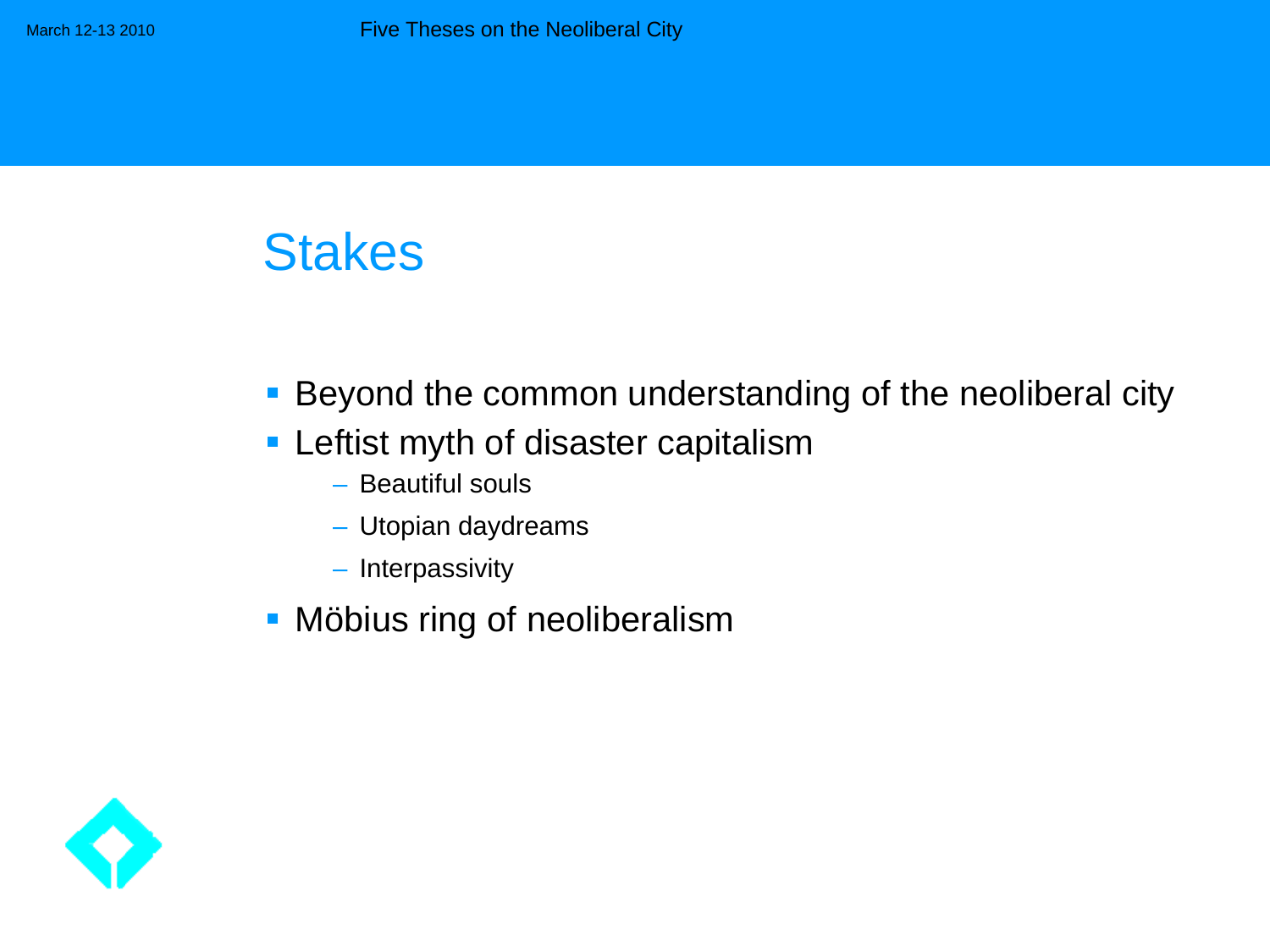### First thesis

## **The neoliberal city is not made by neoliberal hands**

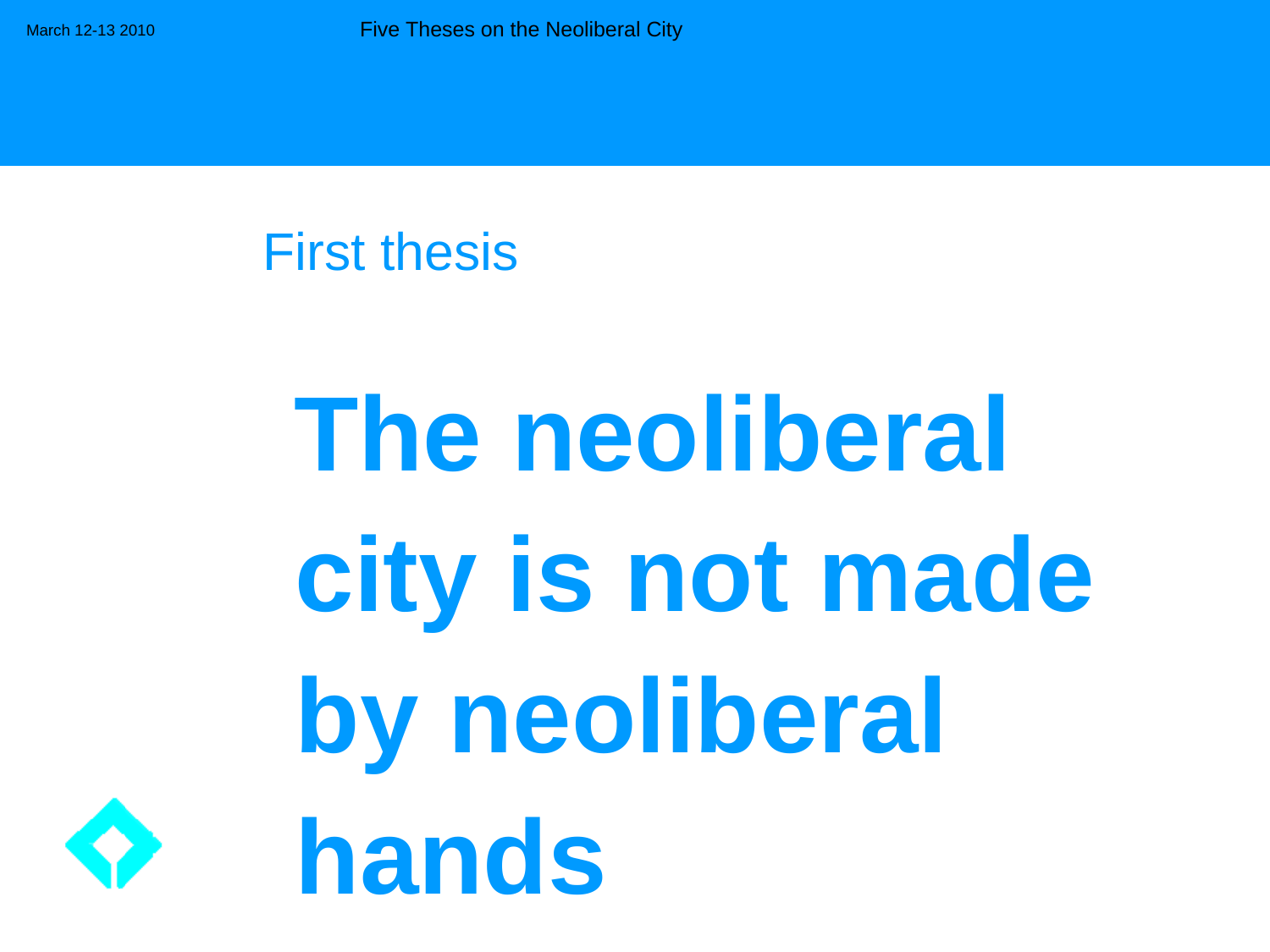#### Unrestrained neoliberalism does not work

- Cf. Economic crisis in USA (housing market)
- Shortcomings come to the fore
- Popular unrest
- **Social-democratic mediation is necessary**

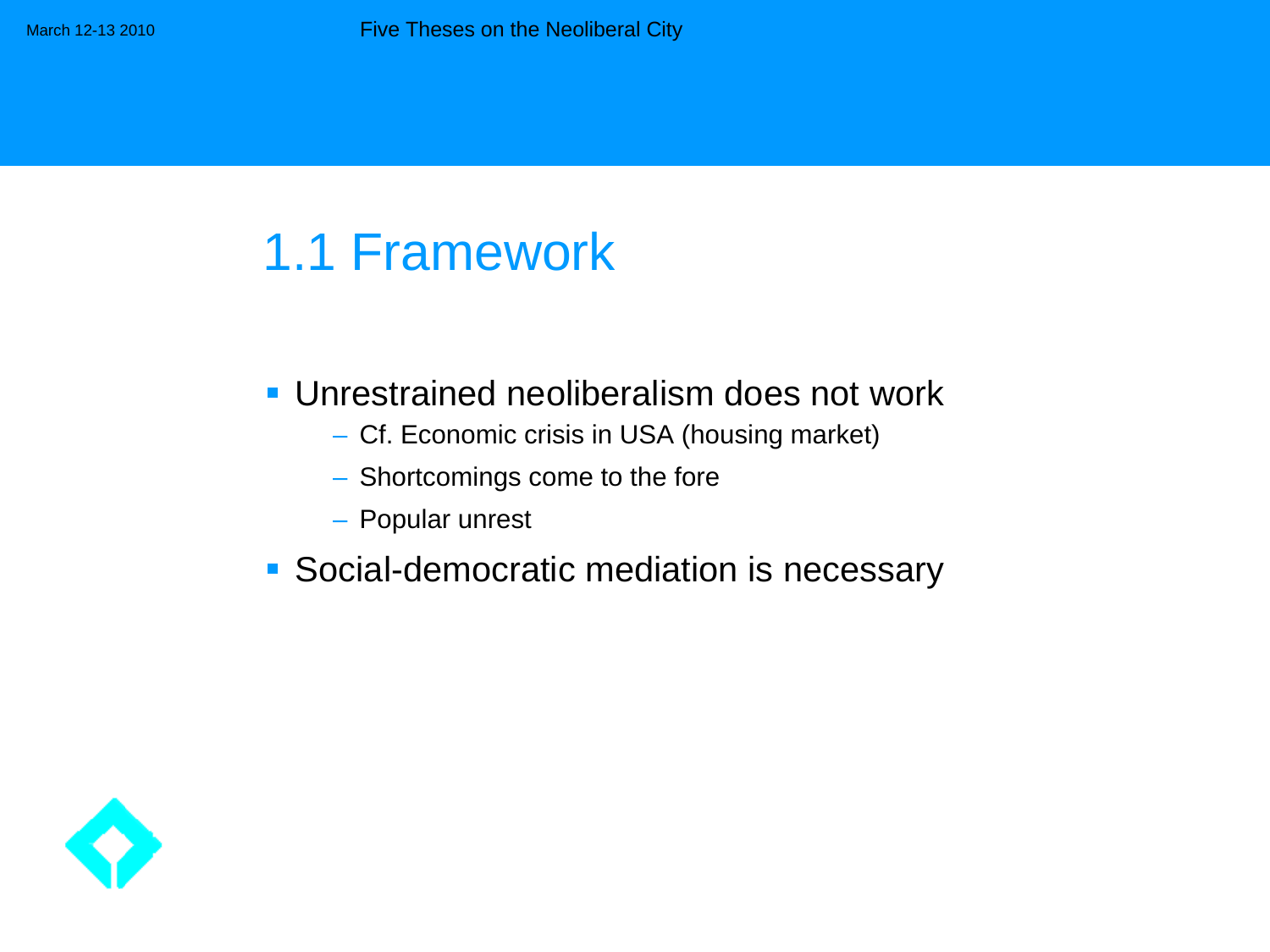## 1.2 Urban Development in Rotterdam

- **From the gentrification of Nieuw Crooswijk** 
	- Tabula rasa, PPP, the higher interest (ICP of Rotterdam)
	- Mass protest, court cases, delays
- ... to the gentripuncture of Spangen
	- Scale of one house or block, initiative of creative entrepreneurs, local needs, target-group-oriented discourse (self-interest)
	- General enthusiasm, frustration about the supply shortage (overdemand)

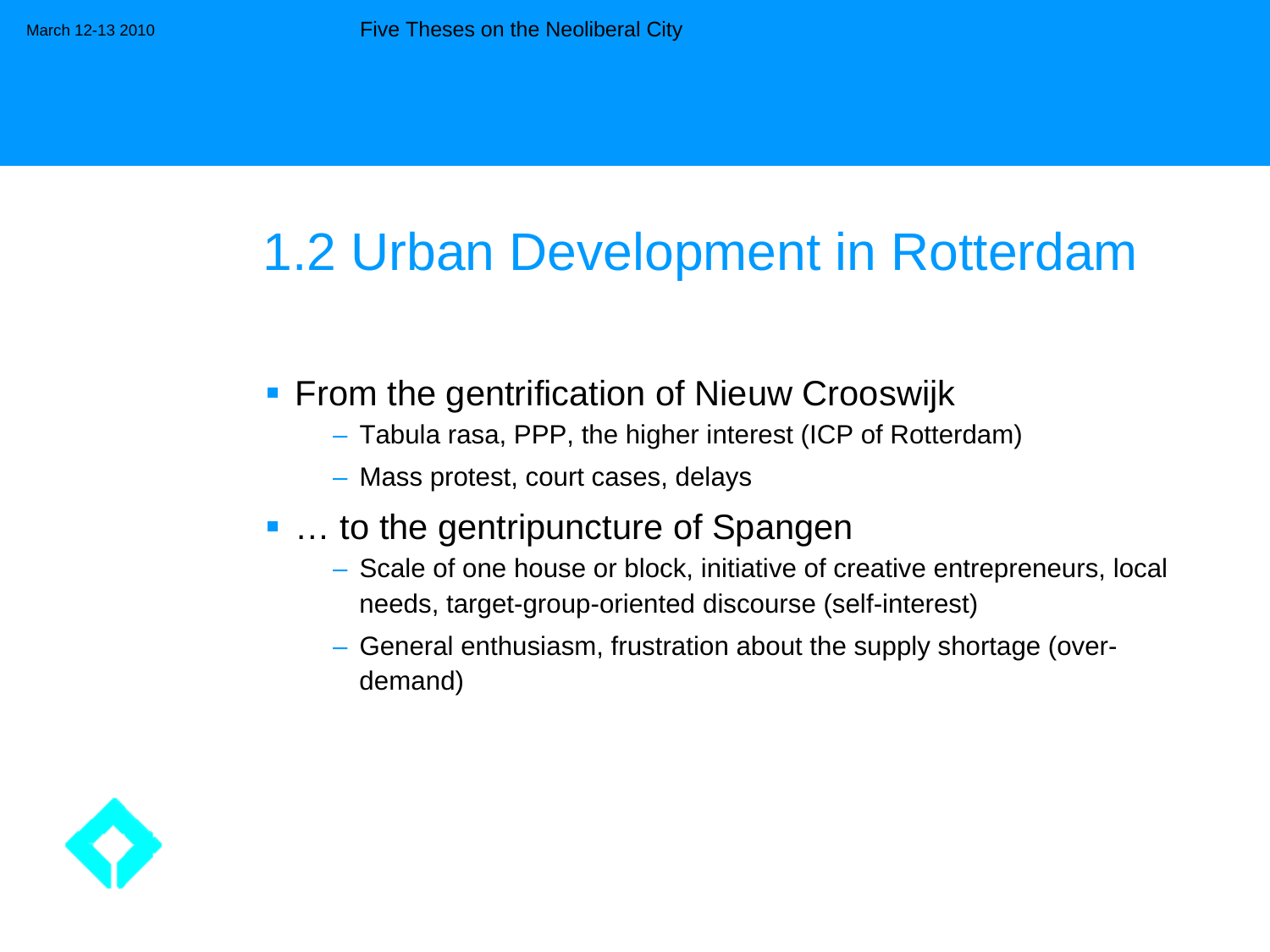### Second thesis

## **The neoliberal city is a socioeconomic win-win**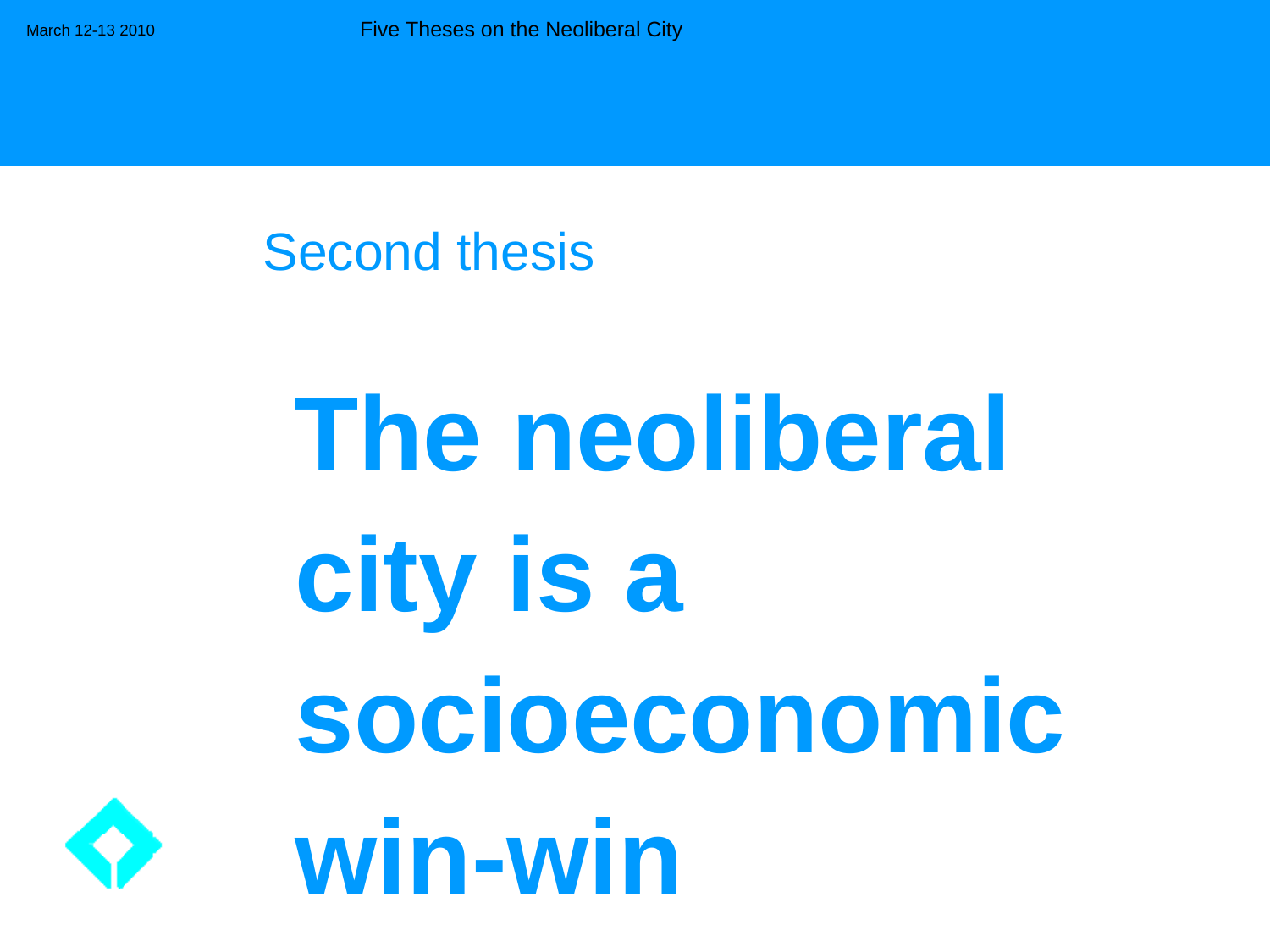- **Firm the economic vs. the social/ecological/human/** cultural
	- Bipolar discourse (earning and spending ministries)
	- Activism
	- Small concessions
- …. to social/ecological/human/cultural capital
	- Everything generates surplus value
	- Asset management
	- Sustainable couples

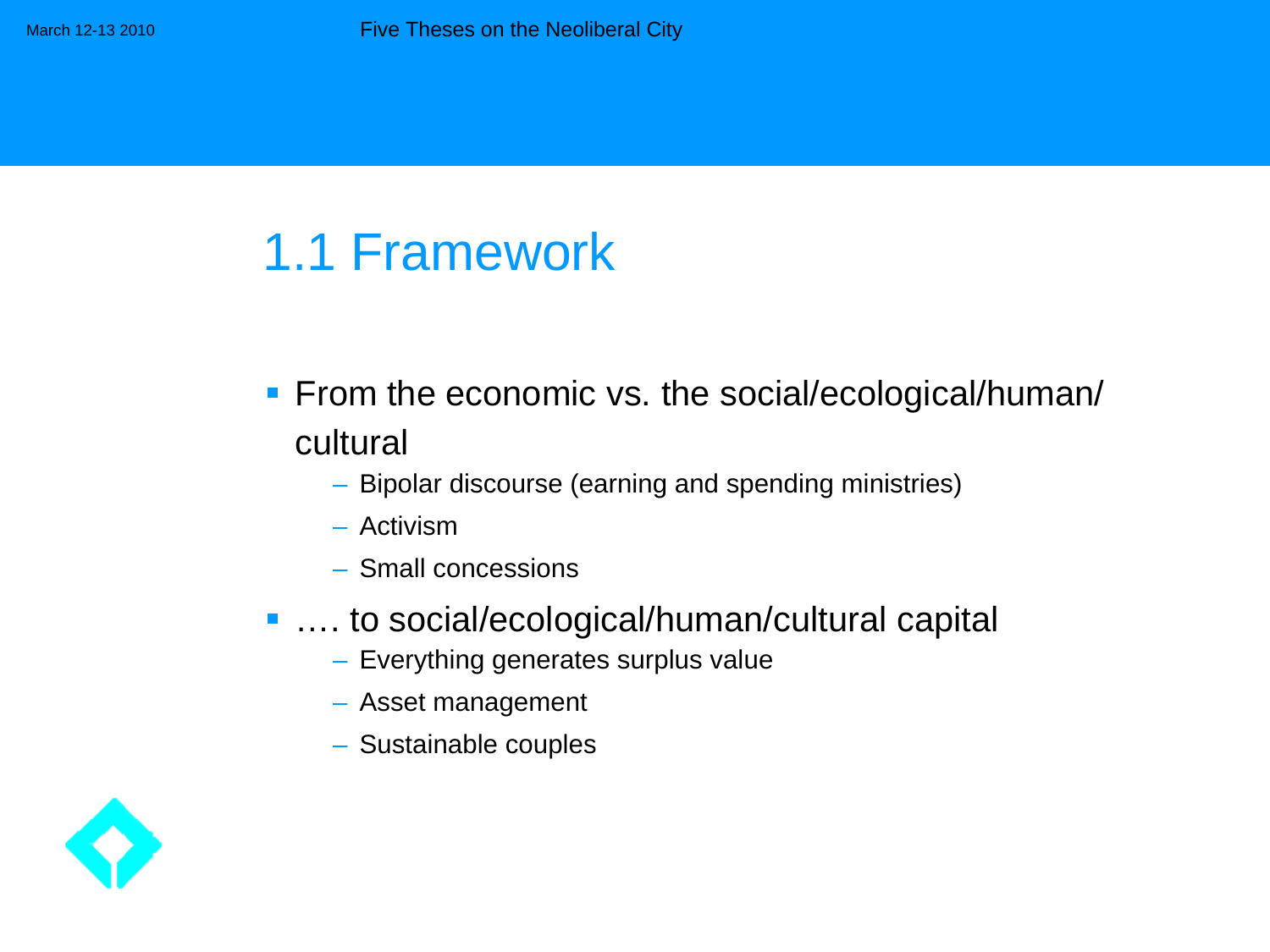## 1.2 Spatial planning in the Green Heart

- From self-destructive protection...
	- Red lines around the Green Heart
	- The high costs of nature preservation
	- Shrinking popular interest in green areas
- … to sustainable development
	- Luxury estates in protected green areas ('Red for Green')
	- Building support for green through housing and recreation
	- Market is responsible for safeguarding green and its attraction
	- Integral financial management of red, blue and green

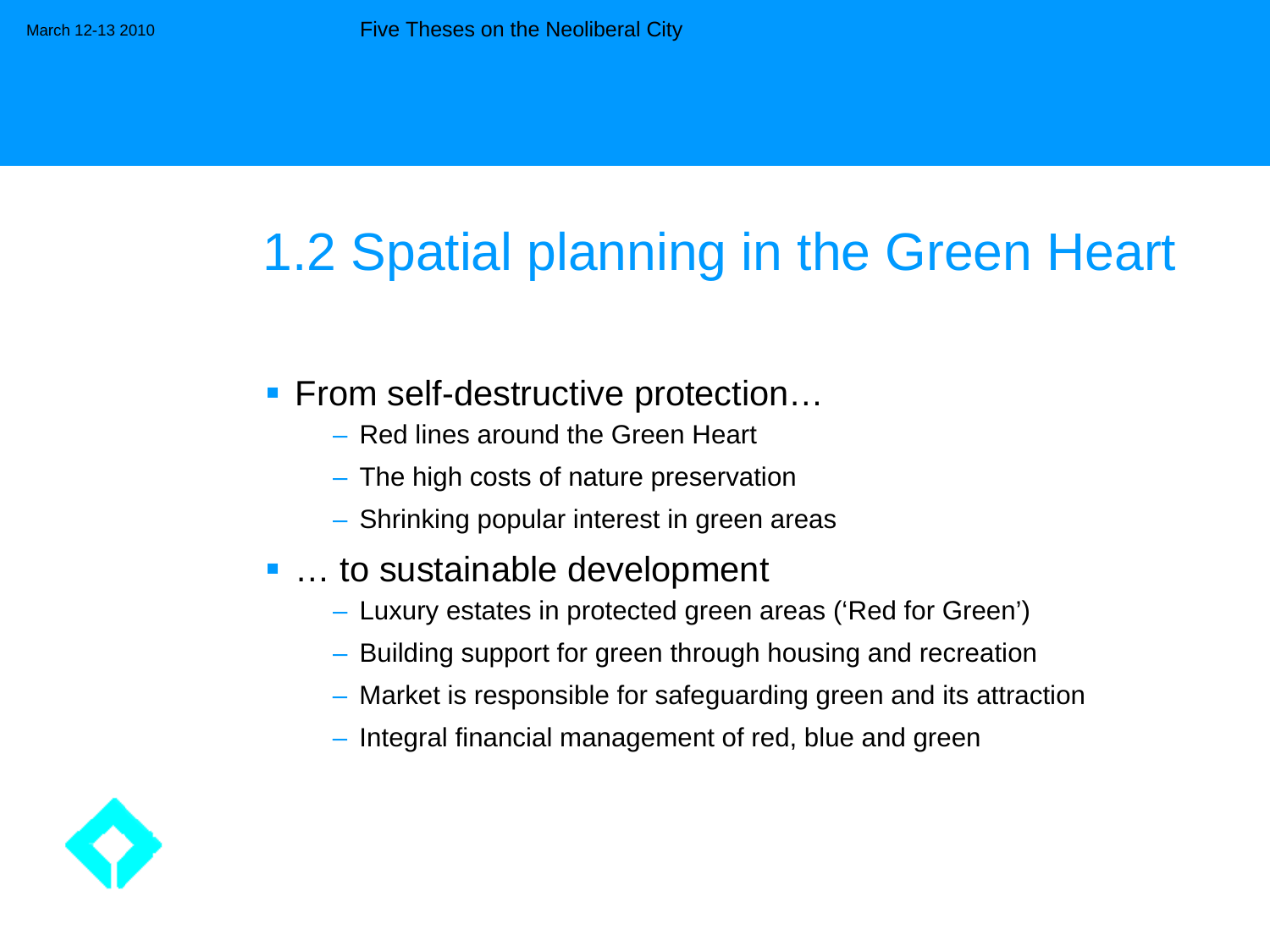## 1.3 Tweede Maasvlakte

- **Sustainable development of the Port of Rotterdam in** green areas
	- Synergy between the extension of harbour activities with green preservation, blue reinforcement and public recreation
	- Dune formation, water management, wind energy, beach attractions
- Enabling artists to produce critical work
	- Portscapes
	- New perspectives

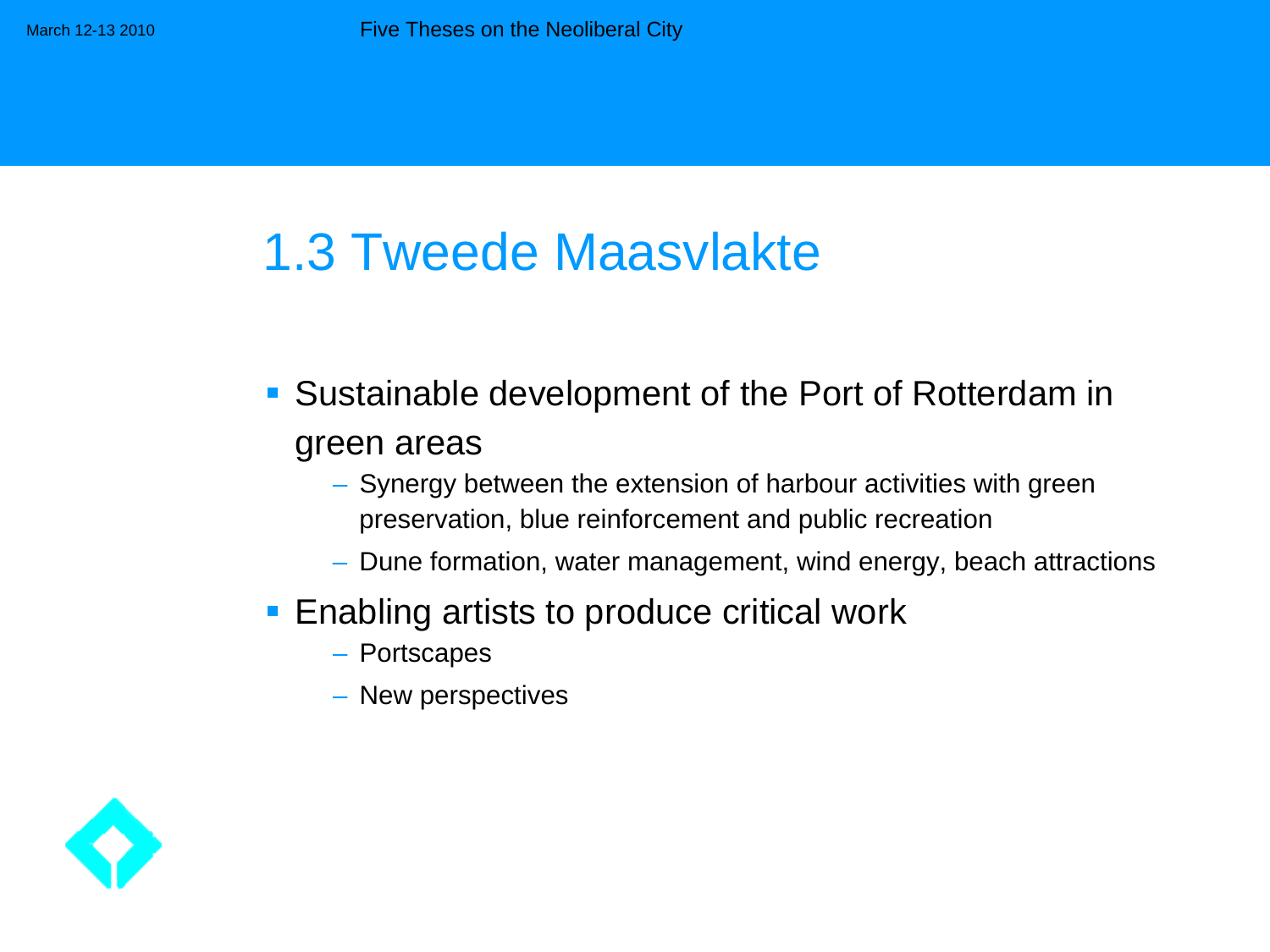### Third thesis

# **In the neoliberal city everybody participates**

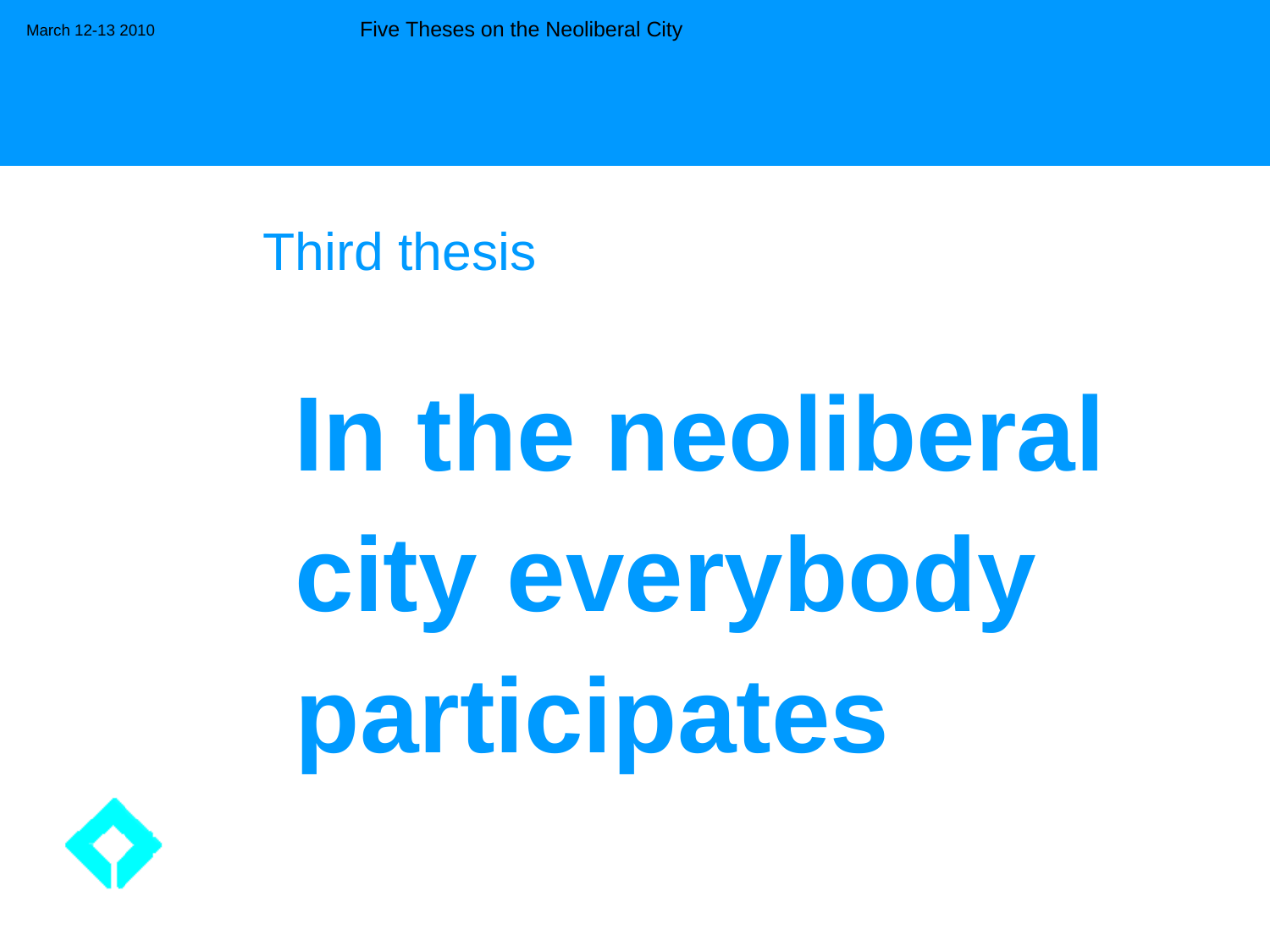#### **Ficm the almighty business elites**

- Restoration of class power
- Disarming social movements
- David Harvey

#### ■ …. to sharing responsibilities

- IOU (Noreena Hertz)
- Reciprocity of rights and duties
- Government facilitates the division of labour

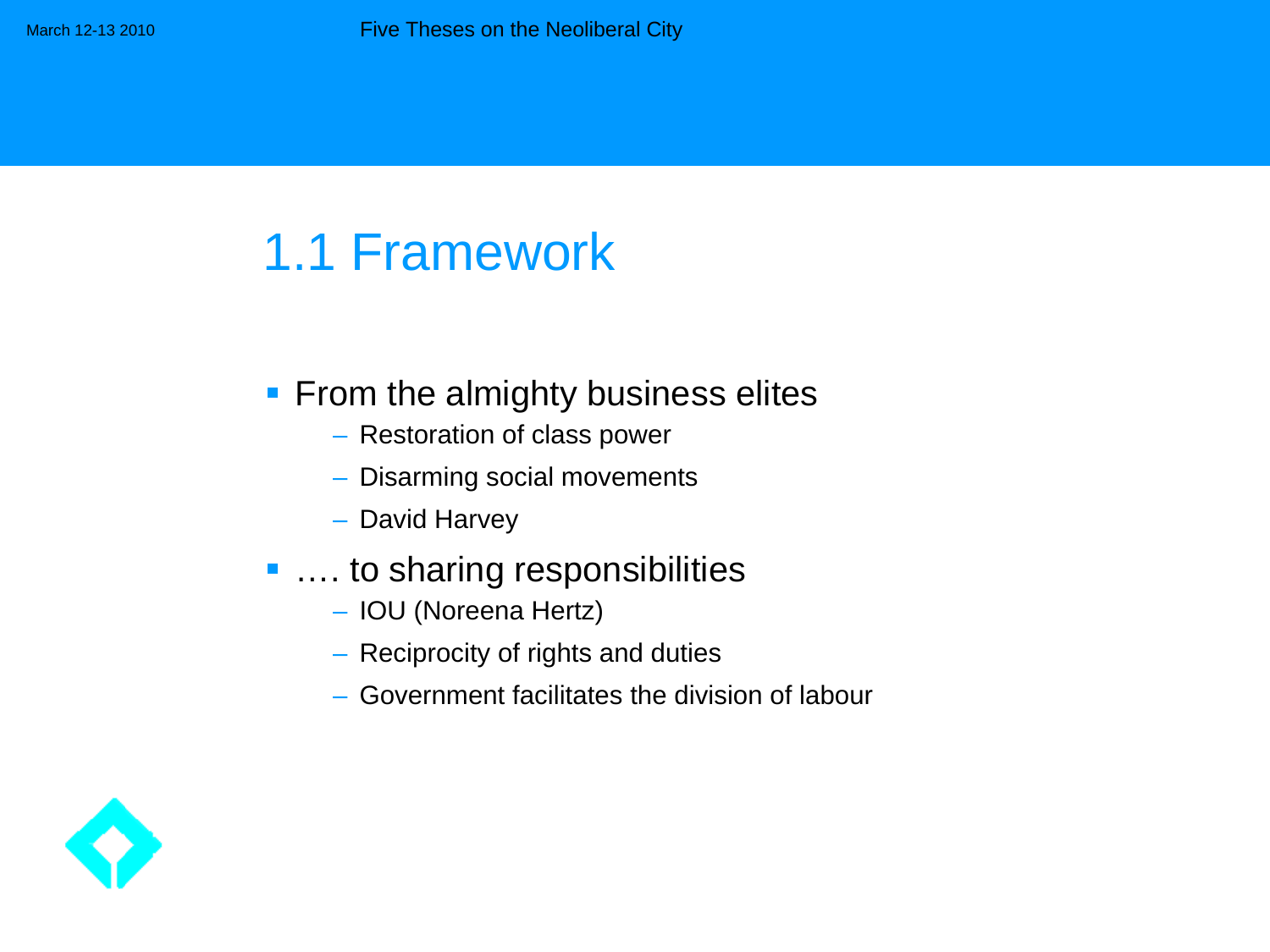## 1.2 Cooperation along the Rotterdam take

- After the free play of the market ...
	- Withdrawal of the government
	- Bypassing popular demands
	- Profitability as the guiding principle

#### ■ ... comes the proactive government

- Dividing core functions among partners
- Monitoring individual accountability (sector based performance agreements)
- Organising the local people ('Urban Protocol for Inhabitants Participation')

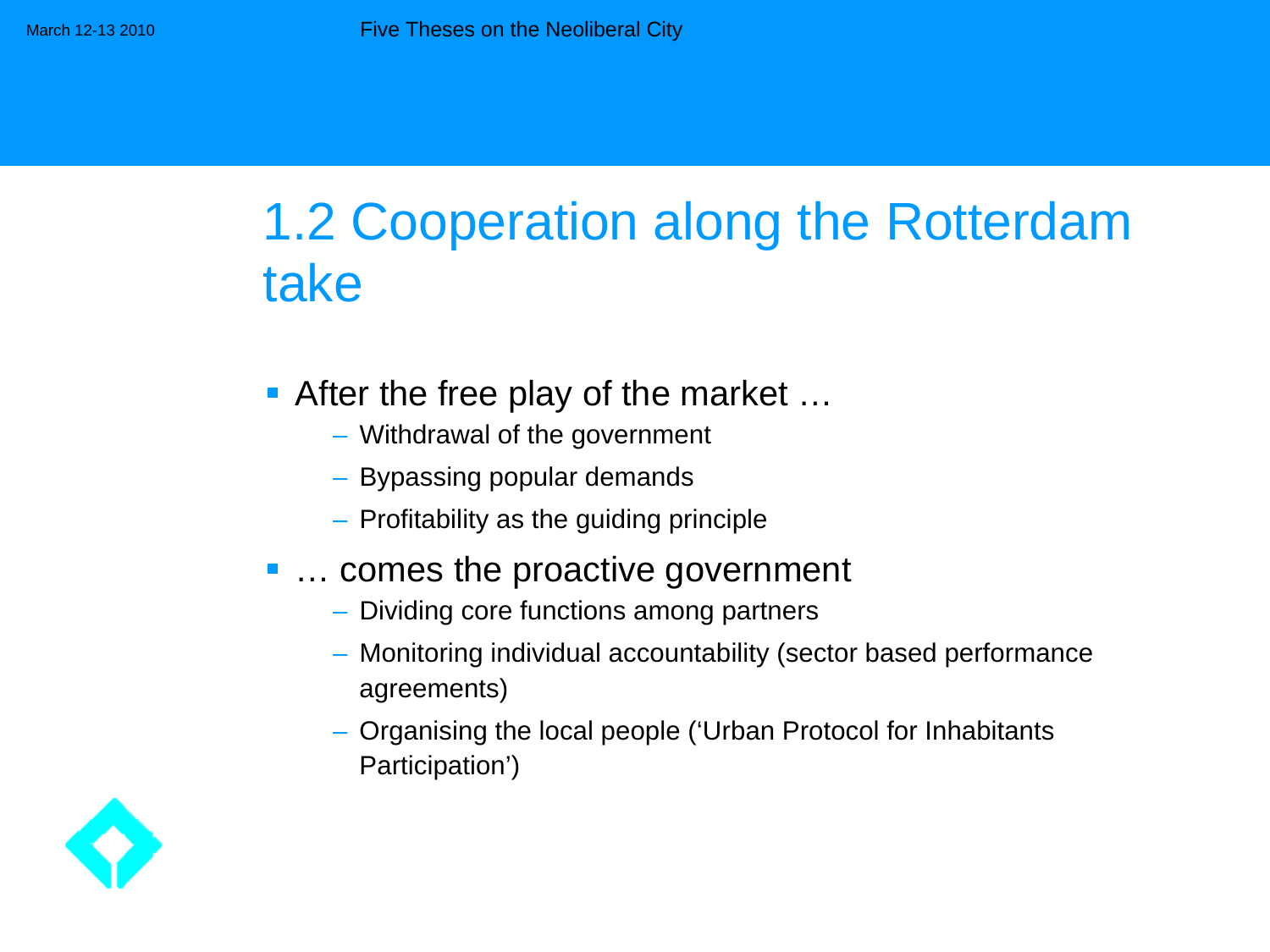### Fourth thesis

## **In the neoliberal city everything is possible**

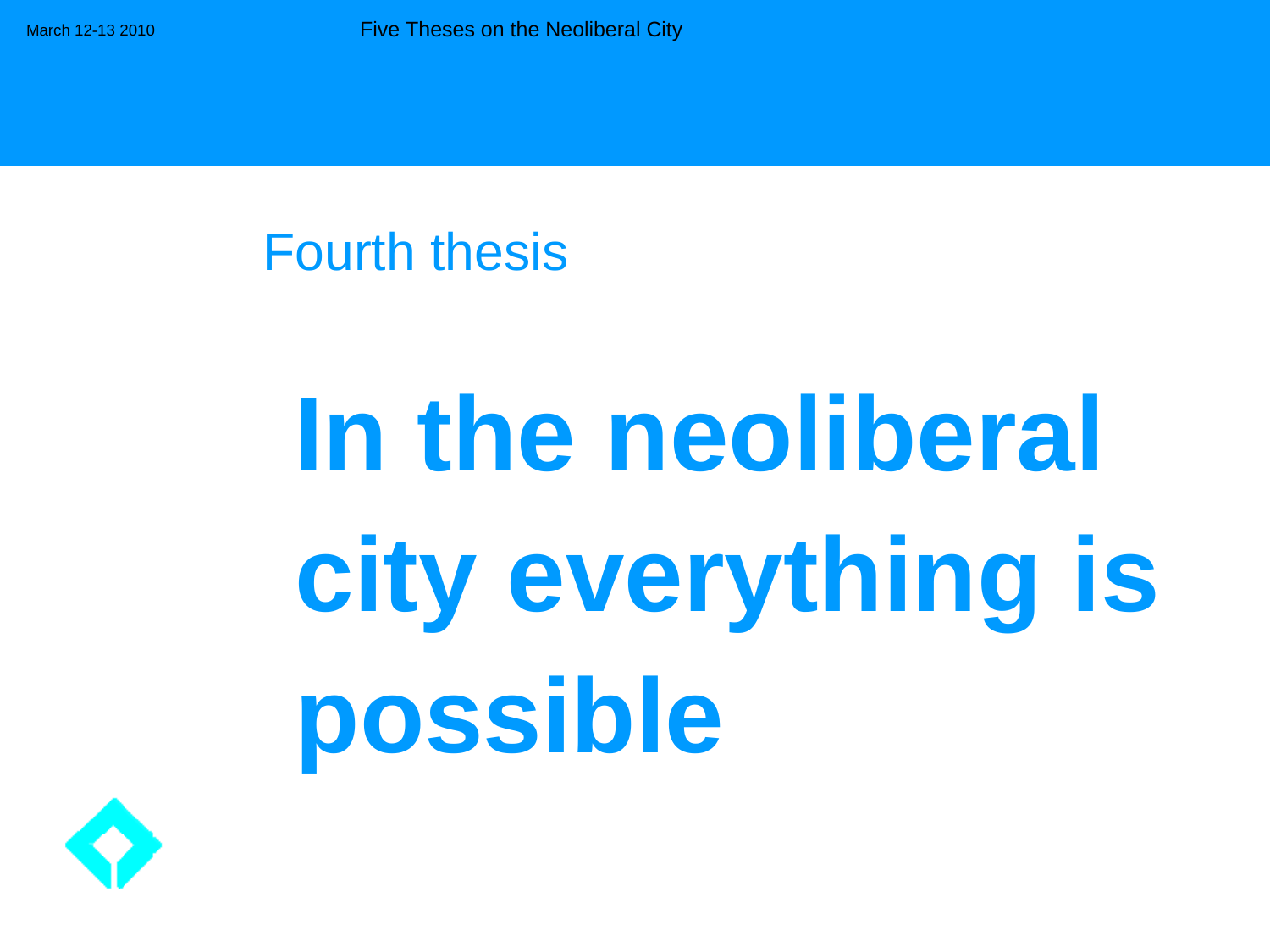#### **Ficm the self-regulation of the market...**

- The blind hand of the market
- The market solves everything
- The free market needs no help

#### ■ … to CEO's with a human face

- Conscious about the shortcomings of the market (It needs artists for gentrification, inhabitants to create a positive climate, etc.)
- Concentrating on people
- Makes people enthusiast to come up with new ideas
- Reaches a hand to develop alternative approaches

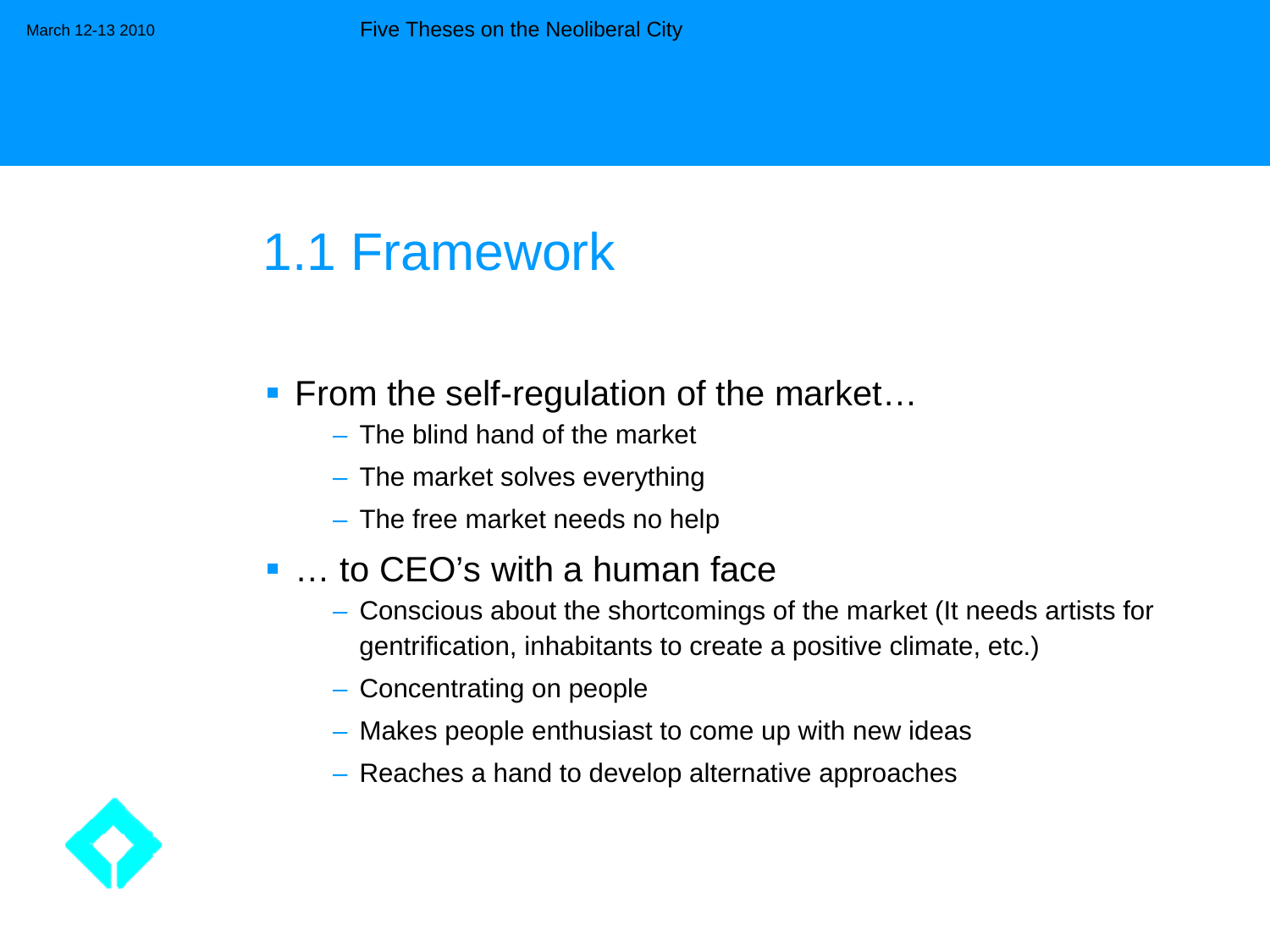## 1.2 The Poetic Freedom in Rotterdam

- From the housing corporation does it all…
	- Lay back, everything is taken care off
	- The corporation vs. the people
	- Spontaneous stratification of the housing market

#### ■ … to responsible housing management

- Saving a housing block by giving it away to young creative people
- A spontaneous proposal by an architect firm
- Buy out the lower segment of housing market (local government)
- Start capital and bail out in case of failure (housing corporation)
- Tapping into positive media exposure and rising house prices

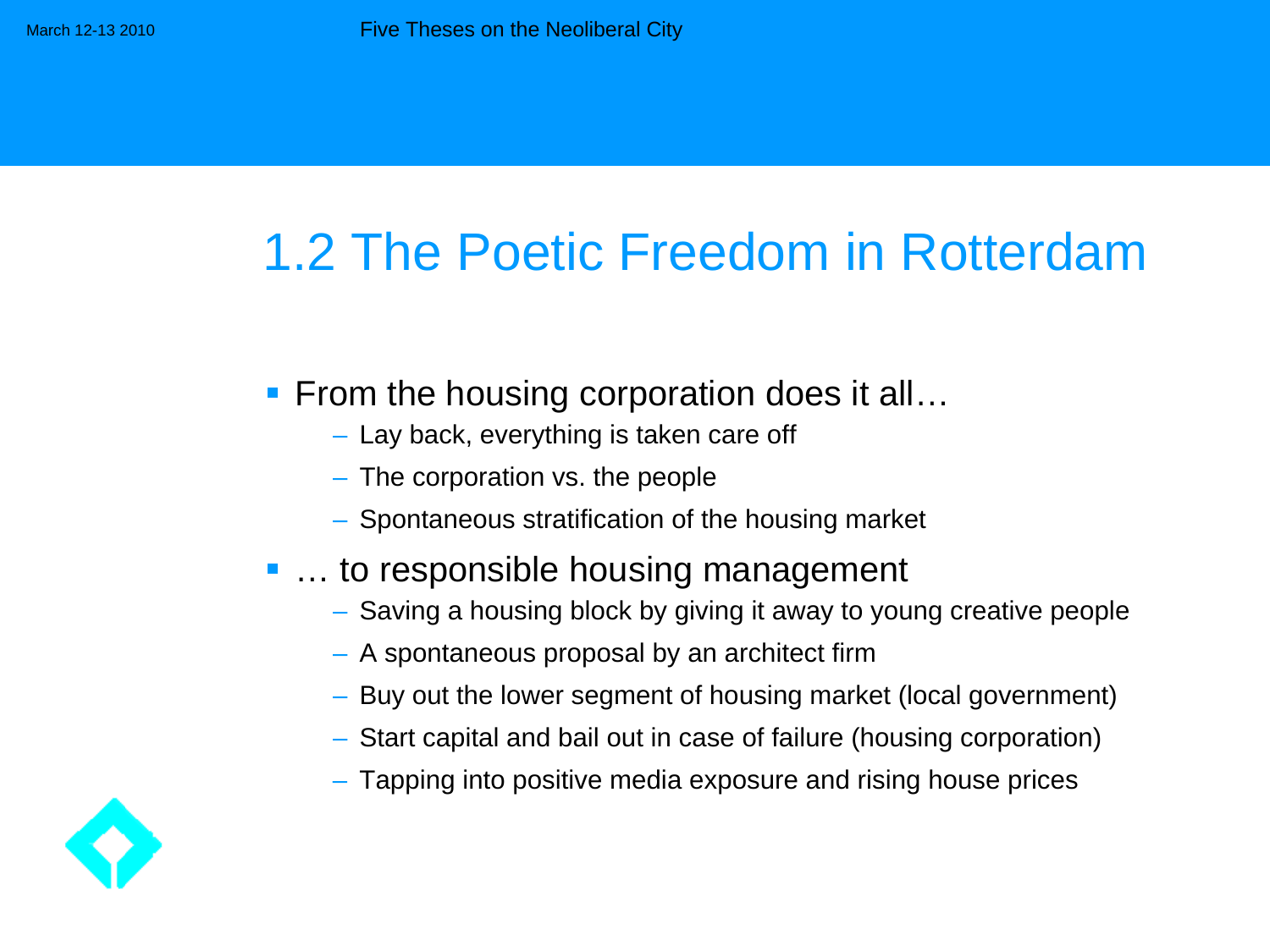### Fifth thesis

## **The neoliberal city develops democratic conflict**

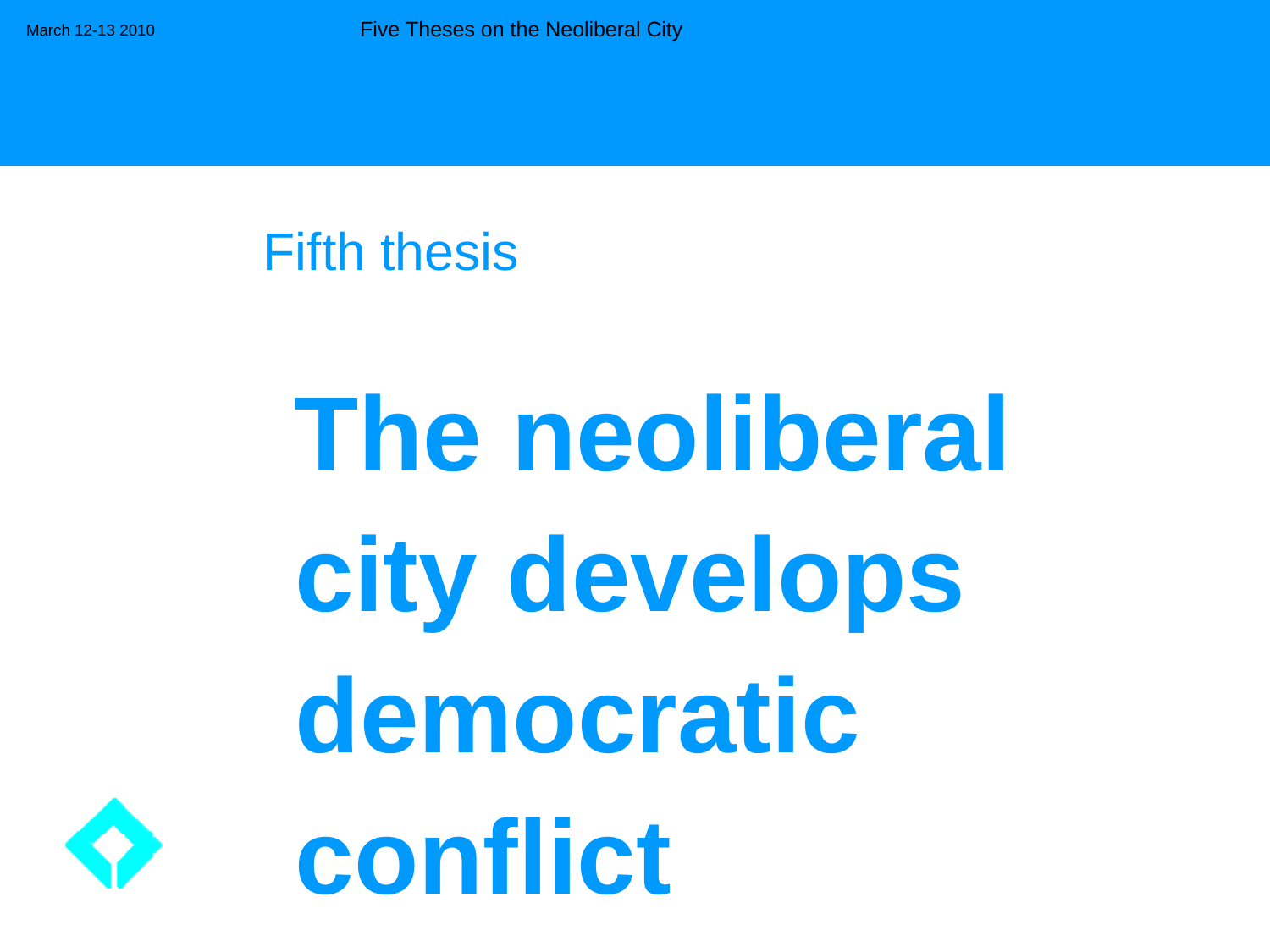- **From merging the corporate and common interest...** 
	- The corporate state
	- Suppressing popular demands
	- Democracy as a façade for economic power

#### ■ ... to the empty place of common interest

- Open for everyone to fill in (Claude Lefort)
- Constant struggle to link up private interest with the common interest of the city
- Enforcing citizens, artists and the vulnerable to do the same

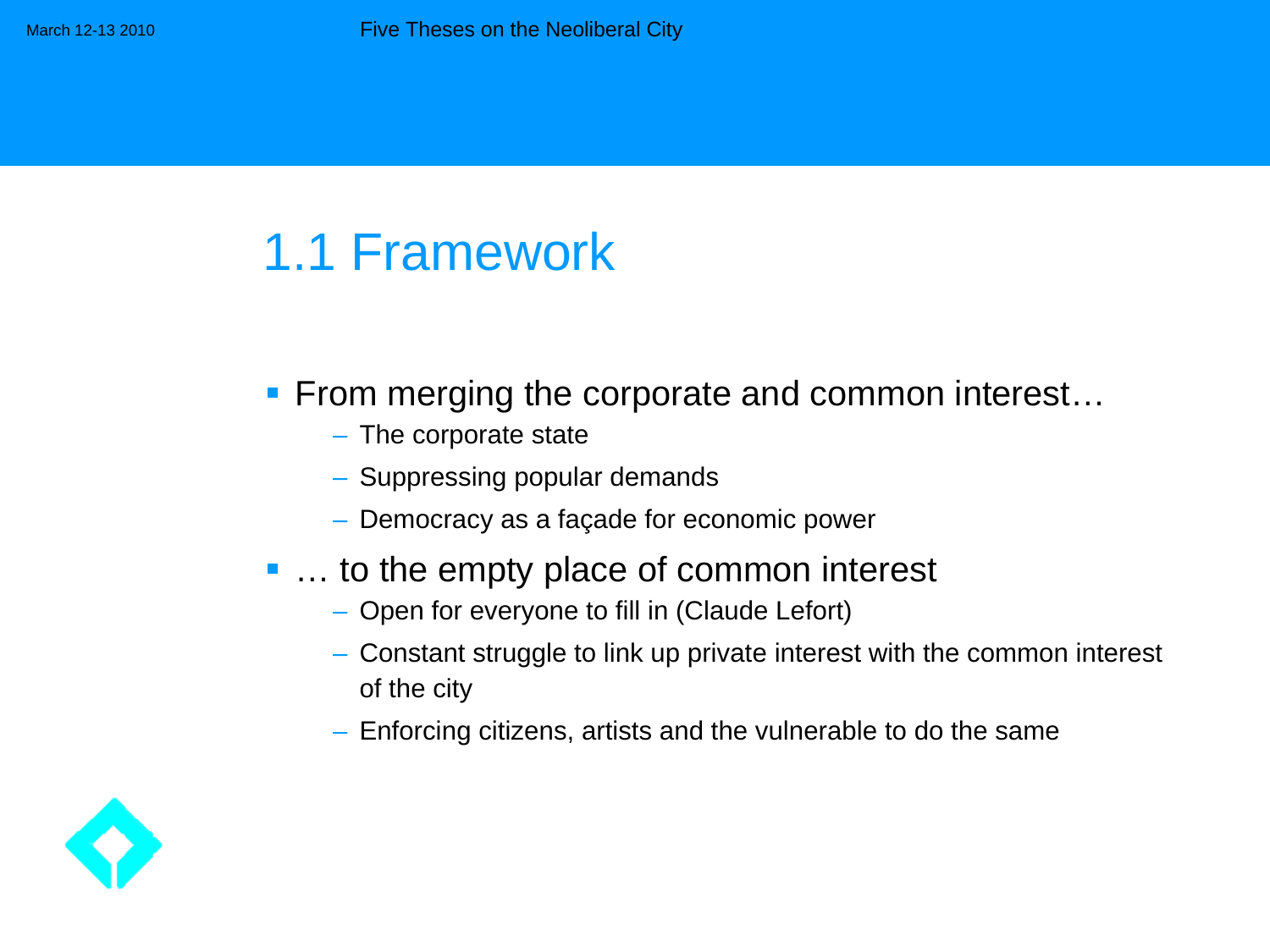## 1.2 Pact at the South Bank, Rotterdam

- From postfactum participation to...
	- Important decisions are always already taken
	- Critique is always too little and too late
- **Neighbourhood development as an open process** 
	- Everybody is invited to bring in private ideas, projects and activities
	- Artists are invited to come up with alternative visions (Afrikaanderplein)
	- Workshops with the local youth
	- Squatters as anti-squatting-guard